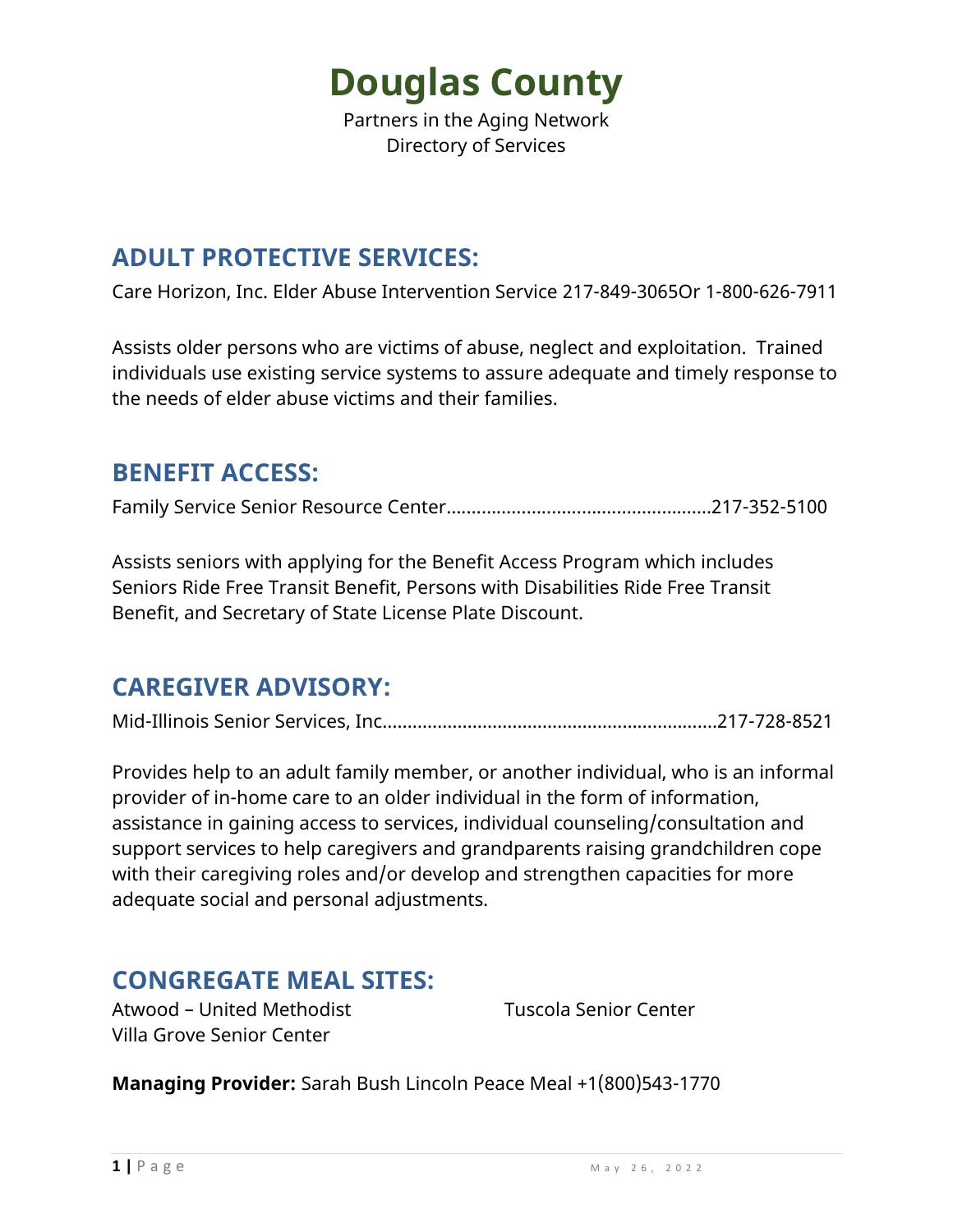Partners in the Aging Network Directory of Services

Or (217)345-1800

Nutritious meals served at familiar locations, such as senior centers, to promote health and reduce isolation.

## **COMPREHENSIVE CARE COORDINATION (CCU):**

Care Horizon, Inc………………….………….………….……….217-384-3360 Or 1-877-626-7911

If you are in need of services, a Case Manager will come to your home and talk with you and your family about your needs and what services are available to meet those needs. An older person in need of services would first meet with a case manager to discuss what kinds of activities he or she can do on their own, as well as those that would require help. The case manager can then identify services that could help the client continue living in their own home. For instance, an individual may need home-delivered meals or transportation to doctor appointments, help with medications, household chores or bathing. The case manager can help arrange these services in a "package" so that the older person can continue to live independently. The case manager is key to developing a plan of care and linking with other agencies that actually provide the care. Designed to help the older person stay in their home as long as possible.

### **DISABILITY SERVICES:**

#### \*Not an ECIAAA Funded Service

PACE Center for Independent Living…………………………………………………217-344-5433

Provides assistance to persons with disabilities. Centers for Independent Living are community-based, non-residential non-profit organizations by and for persons with disabilities, that help people with disabilities achieve maximum independence in work, school, housing and every other part of life.

### **HOME DELIVERED MEALS:**

Peace Meal …………………………………………………………….217-345-1800 Or 800-543-1770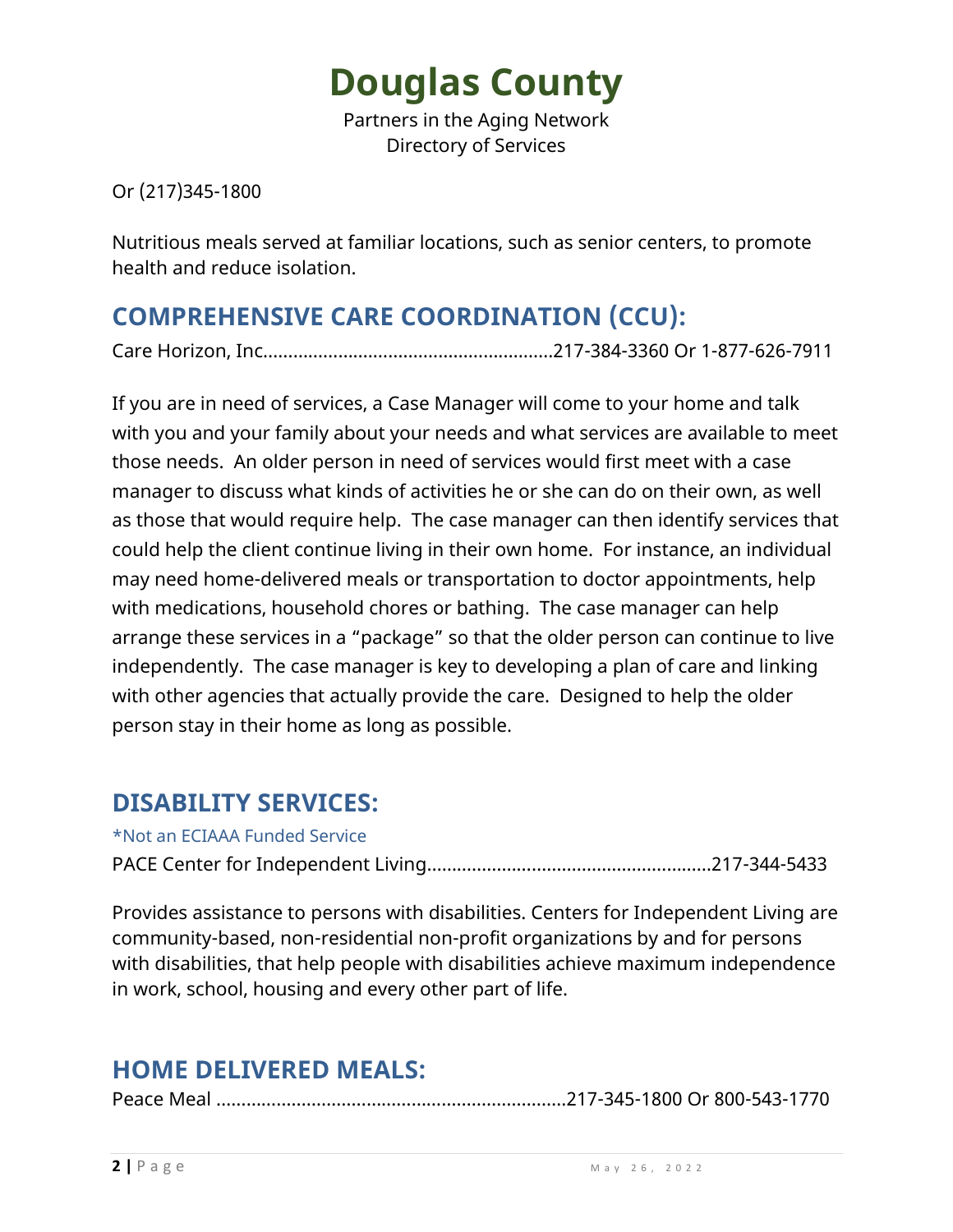Partners in the Aging Network Directory of Services

Nutritious meals provided to older persons who are home-bound because of illness, physical or mental impairment or otherwise isolated.

#### **LEGAL SERVICES:**

Land of Lincoln Legal Assistance……………………………217-356-1351 Or 1-800-747-5523

Advocates for and provides assistance with basic civil needs of an older person. Assistance can be provided to help in cases of elder abuse and neglect, financial exploitation, consumer fraud, landlord/tenant relationships and public benefit programs. Criminal, real estate and damage award cases cannot be handled by legal assistance.

#### **LONG-TERM CARE OMBUDSMAN:**

East Central Illinois Area Agency on Aging…….………...309-829-2065 Or 800-888-4456 **Jenelle Bruckner ext. 1215**

Designed to protect the rights and needs of older persons living in a long-term care facility (nursing home). The Ombudsman receives, investigates, and resolves complaints while protecting the resident's privacy.

#### **RESPITE SERVICES:**

Care Horizon, Inc……….……….………….……………………………………….………..217-849-3060

Provides temporary, substitute care or supervision of a functionally impaired person. Allows the primary caregiver time away to complete other tasks without disruption of the care of the individual.

## **SENIOR INFORMATION SERVICES/COORDINATED POINT OF ENTRY:**

Family Service Senior Resource Center……………………………………………….217-352-5100